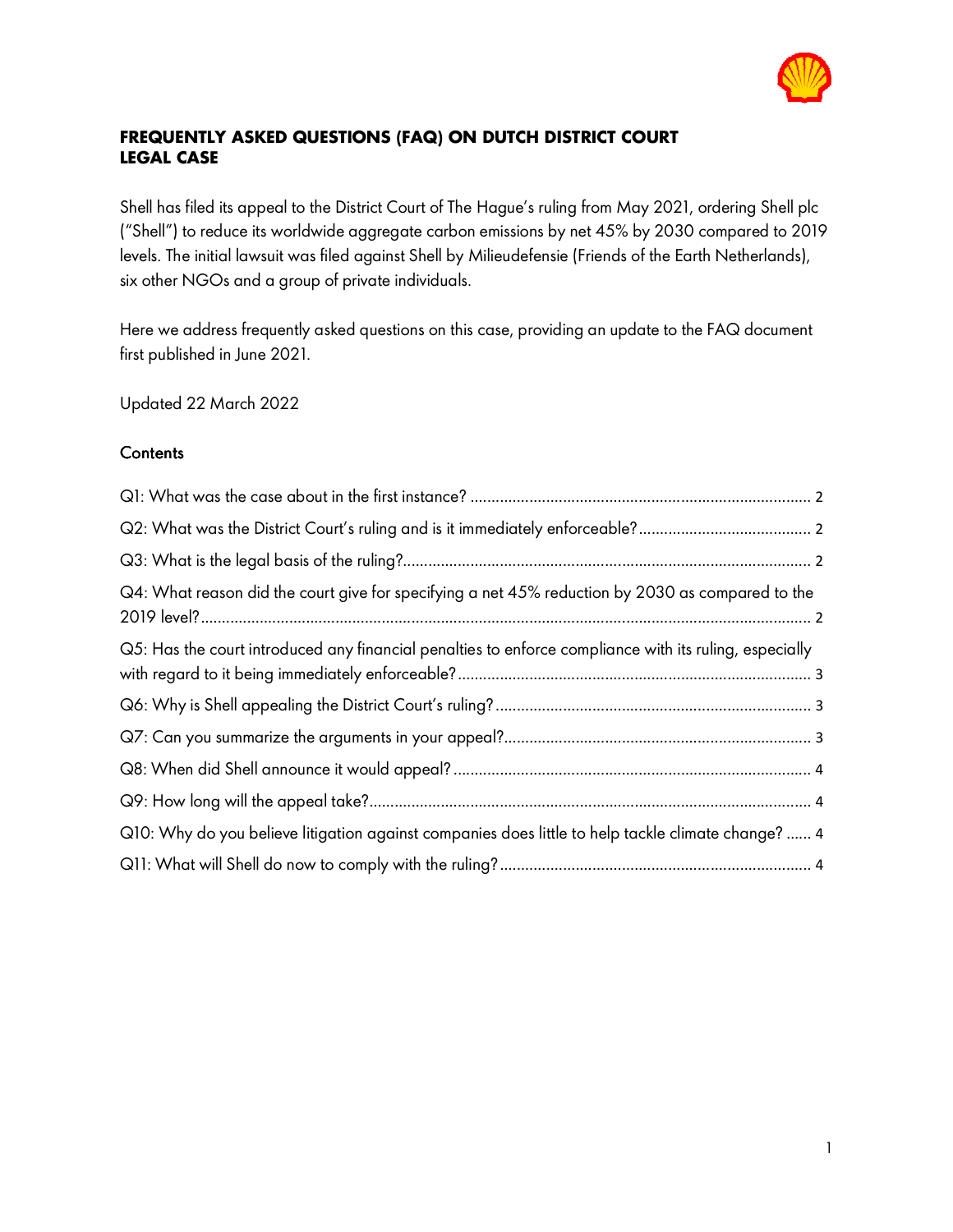

## **PART 1: The Milieudefensie case and the court ruling**

#### $Q1:$  What was the case about in the first instance?

In their claims, Milieudefensie, six other NGOs and 17,000 individuals sought:

- 1. A declaration that the current combined annual volume of carbon dioxide  $(CO<sub>2</sub>)$  emissions of Shell is unlawful and must be reduced.
- 2. A declaration and injunctive order (an order that requires a party to do or stop doing a specific action) that Shell reduce the net  $CO<sub>2</sub>$  emissions of the Shell group, including the energy products sold, by 2030 as compared to 2019 by 45%, 35% or 25%. "Net  $CO_2$  emissions" means the emissions from our operations and from the fuels and other energy products we sell to our customers, lowered by the emissions that are captured and stored or balanced with offsets, such as planting trees and protecting nature.

### Q2: What was the District Court's ruling and is it immediately enforceable?

The court found that Shell is not currently acting unlawfully, however it ruled that Shell must reduce the aggregate CO<sub>2</sub> emissions of Shell group operations and energy-carrying products sold by 45% (net) by the end of 2030 compared to its emissions in 2019. The court ruled that the decision is immediately enforceable against Shell and should not be suspended pending an appeal.

According to the ruling, the reduction applies to both Shell's own emissions (Scope 1) where the court has imposed an obligation to achieve the specific result of a 45% reduction; and the emissions of Shell's energy suppliers (Scope 2) and customers (Scope 3) for which the court imposed a so-called "significant best-efforts obligation". The court referred to Shell's worldwide emissions, not only emissions within the Netherlands, and it referred to emissions reduction in absolute terms, not carbon intensity.

The court specifically stated that Shell has the "total freedom to comply with its reduction obligation as it sees fit". The court allows for compensation of  $CO<sub>2</sub>$  emissions, for example through carbon capture and storage or nature-based solutions, such as planting trees and protecting nature.

## $Q3:$  What is the legal basis of the ruling?

The court based its findings on an 'unwritten standard of care' under Dutch law. In addition, the court regarded climate change as a human rights issue and stated it is universally accepted that all companies must respect human rights and must assess any actual or potential negative impacts on human rights from their own activities or as a result of their business relationships. The court said that the consequences of climate change in the Netherlands and the Wadden region (islands and a body of water near the North Sea) pose a threat to the human rights of Dutch residents and the inhabitants of the Wadden region.

# Q4: What reason did the court give for specifying a net 45% reduction by 2030 as compared to the 2019 level?

The court decided that to limit global warming to 1.5˚C, the world should choose reduction pathways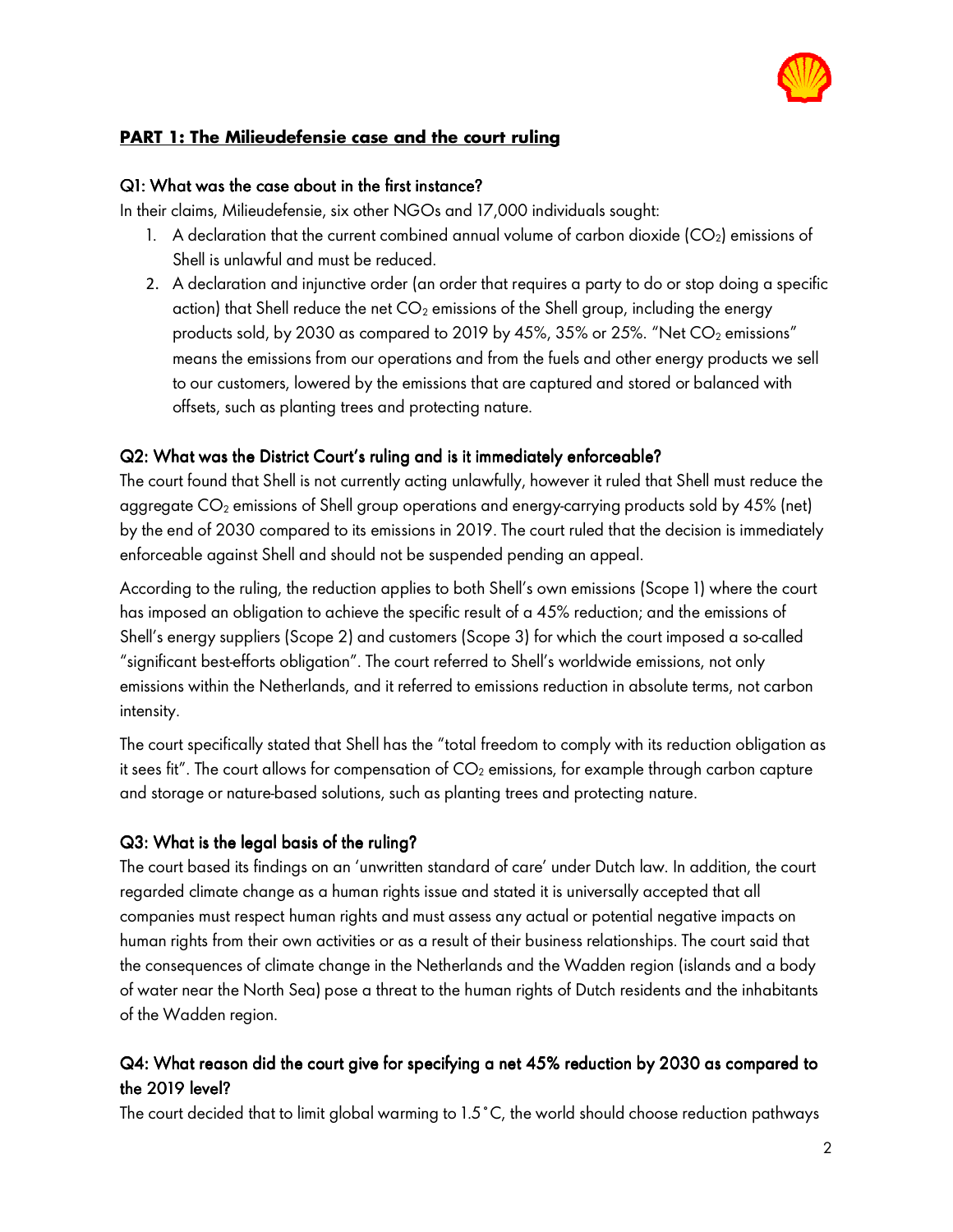

that reduce CO<sub>2</sub> emissions by net 45% by 2030 relative to 2010 levels. The court specifically referred to the IPCC, UNEP, Paris Agreement, IEA and other international bodies, agreements and policies. The court chose 2019 rather than 2010 levels as the basis for this decision because Milieudefensie had specifically requested the 2019 date.

# Q5: Has the court introduced any financial penalties to enforce compliance with its ruling, especially with regard to it being immediately enforceable?

The court found that Shell is not currently acting unlawfully and there is no ruling on potential liability in relation to future actions. The court did not order any potential sanctions against the company in relation to compliance with the judgment.

# **PART 2: Shell's appeal**

## Q6: Why is Shell appealing the District Court's ruling?

We see the court's ruling as an acceleration of our strategy and we want to rise to the challenge. We have an absolute climate target to halve emissions from our operations by 2030, compared to 2016 levels (on a net basis). This positions us well towards meeting the District Court's obligations, building on Shell's short- and medium-term energy intensity climate targets.

But even with an ambitious strategy and targets in place, there are aspects of the court's judgment that are just not feasible – or even reasonable – to expect Shell, or any single company, to achieve. The court's ruling, effectively holds Shell accountable for a wider global issue, reducing consumer demand for carbon-based fuels.

Shell continually works to help our customers reduce their emissions through the products we sell. But, despite being a major global energy producer, Shell alone cannot directly influence the energy choices made by its customers. It is for governments to determine the right trade-offs for society and put in place the policies that bring about fundamental changes in the way society consumes energy. We believe we have good legal grounds to appeal, but we are also clear that regardless of the outcome, Shell aims to be a leader in the energy transition.

### Q7: Can you summarize the arguments in your appeal?

The court based its ruling on an 'unwritten standard of care' under Dutch law. To be an unwritten standard of care, it would need to be so obvious, widely known and understood that everyone – not just countries and companies, but every person – knows and accepts that they must lower their carbon emissions by 45% by 2030. It's not clear how can Shell be ordered to reduce carbon emissions we do not control from customers who are not under a similar legal obligation to reduce their emissions.

Shell alone cannot directly influence the energy choices made by its customers; it is for governments to determine the right trade-offs for society and put in place the policies that bring about fundamental changes in the way society consumes energy. Nor can we go faster to decarbonise than the sectors in which we operate, although we will give it our best to push the pace. The obligation the court has set is much more stringent than the world's most progressive energy pathways and scenarios, such as the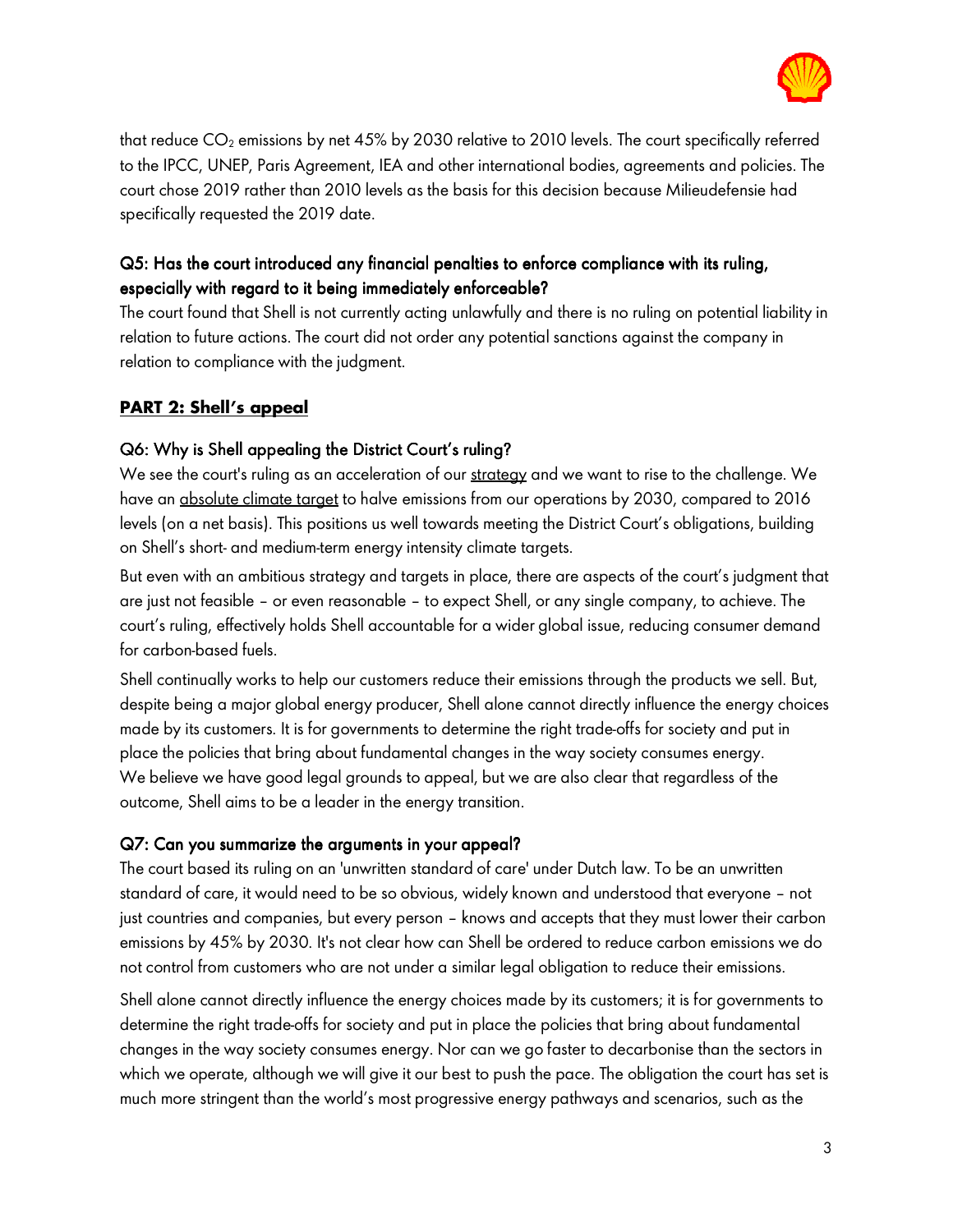

EU's proposed 'Fit for 55' package and the International Energy Agency's Net Zero Emissions scenario.

Recent challenges in energy supply and spikes in energy prices further underscore the important role governments need to play in balancing the need to address climate change with ensuring a secure, reliable and affordable supply of energy.

### Q8: When did Shell announce it would appeal?

Shell confirmed it would appeal the District Court ruling on July 20, 2021, and started appeal proceedings on August 23, 2021. Shell filed its Statement of Appeal with the Dutch Court of Appeal in The Hague on March 22, 2022. Any appeal in the Netherlands is completely "de novo", which means all issues and evidence can be reheard.

#### Q9: How long will the appeal take?

We expect the appeal process to take between 2-3 years.

#### Q10: Why do you believe litigation against companies does little to help tackle climate change?

The energy transition is a challenge for the entire world. To help transform to a lower-carbon energy system over the next three decades, current generations are being asked to change the way energy is generated and used on a scale and with a speed that humankind has never seen before.

We agree that for the world to make the transition to cleaner energy, we must move quickly, but we must also move together. Focusing on one company, as the District Court has done, results in others meeting the needs of that company's customers, not in a reduction in demand or emissions levels. This is a political balancing act, and effective, government-led, policies are needed to determine the right trade-offs and change the way society consumes energy, while addressing critical needs such as energy security and access, which vary by country. These challenges cannot be solved by litigation between private parties and judgments against individual companies.

#### Q11: What will Shell do now to comply with the ruling?

Appealing the court's judgment does not change Shell's goal to become a net-zero emissions energy company by 2050, in step with society. We see the court's order for us to reduce Shell's own emissions (Scope 1 and 2) as an acceleration of our Powering Progress strategy and aim to rise to the challenge.

Specifically, by 2030 we have set a target to reduce our Scope 1 and 2 emissions under our operational control by 50% on a net basis compared to our 2016 emissions. Our 2022 operating plan reflects this new target, which we intend to achieve, regardless of whether we win or lose our appeal against the ruling.

Our intent is to step up and accelerate Shell's transformation to a net zero business by not only reducing our own emissions but to help effect change in the wider energy system. This includes helping customers reduce their emissions when they use our products, known as Scope 3 emissions. Our approach includes, for example, investing in renewable energy so more homes and businesses can run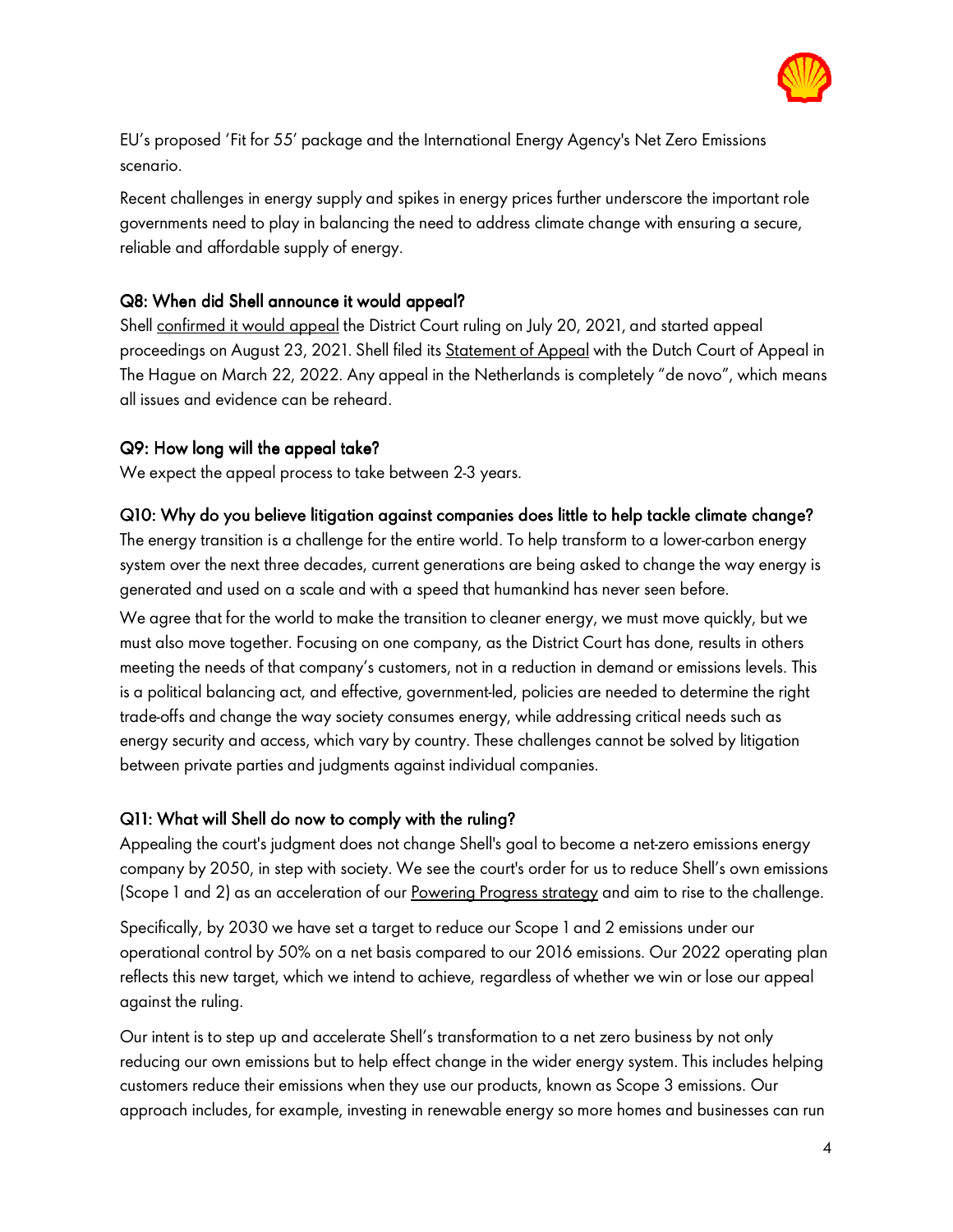

on low-carbon electricity, as recent announcements in the Netherlands, USA, the UK and Australia demonstrate; building a more extensive network of charging points for customers with electric vehicles; and investing in low carbon fuels for sectors that are harder to abate such as aviation and heavy-duty transport. This includes working with airlines such as KLM to make air travel more sustainable, and creating the infrastructure needed to bring clean hydrogen to fruition. The hydrogen electrolyser we recently started up in China supplied about half of the hydrogen for fuel cell vehicles at the Zhangjiakou competition zone during the recent Winter Games.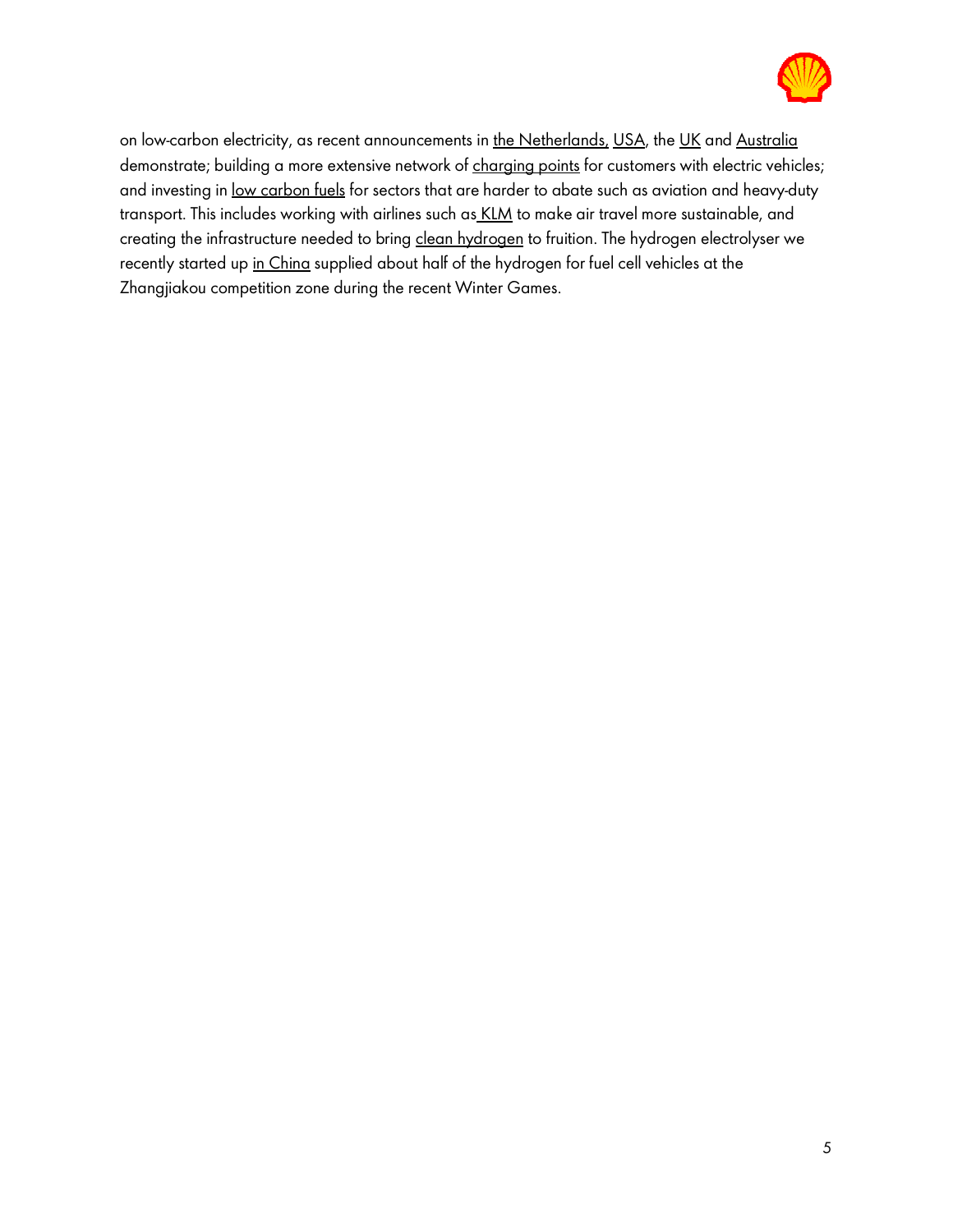

## Key reference materials

Press release July 20, 2021: https://shell.com/media/news-and-media-releases/2021/20-july-pressrelease.html

Shell Energy Transition: https://www.shell.com/energy-and-innovation/the-energy-future/shellenergy-transition-strategy.html

How is Shell accelerating to net zero?: https://www.youtube.com/watch?v=vcHx71LEKso Shell Energy Transition - Frequent Asked Questions: https://www.shell.com/investors/investorpresentations/2021-investor-presentations/shell-energy-transition-strategy-2021.html Shell Emissions Explainer: www.shell.com/emissionsexplainer

Shell plc March 22, 2022 www.shell.com/investors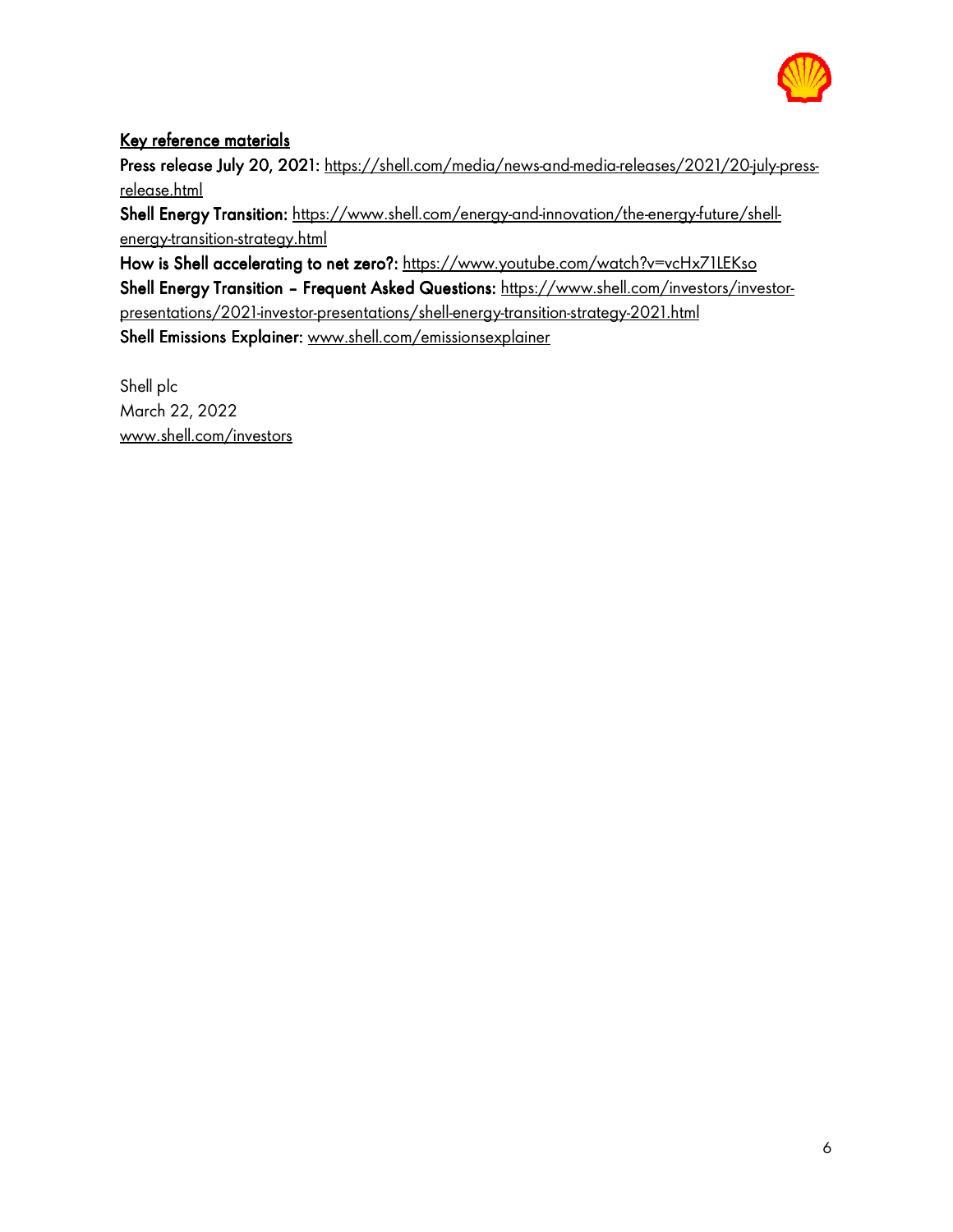

#### **Cautionary Note**

The companies in which Shell plc directly and indirectly owns investments are separate legal entities. In this FAQ "Shell", "Shell Group" and "Group" are sometimes used for convenience where references are made to Shell plc and its subsidiaries in general. Likewise, the words "we", "us" and "our" are also used to refer to Shell plc and its subsidiaries in general or to those who work for them. These terms are also used where no useful purpose is served by identifying the particular entity or entities. ''Subsidiaries'', "Shell subsidiaries" and "Shell companies" as used in this FAQ refer to entities over which Shell plc either directly or indirectly has control. Entities and unincorporated arrangements over which Shell has joint control are generally referred to as "joint ventures" and "joint operations", respectively. Entities over which Shell has significant influence but neither control nor joint control are referred to as "associates". The term "Shell interest" is used for convenience to indicate the direct and/or indirect ownership interest held by Shell in an entity or unincorporated joint arrangement, after exclusion of all third-party interest.

This FAQ contains forward-looking statements (within the meaning of the U.S. Private Securities Litigation Reform Act of 1995) concerning the financial condition, results of operations and businesses of Shell. All statements other than statements of historical fact are, or may be deemed to be, forwardlooking statements. Forward-looking statements are statements of future expectations that are based on management's current expectations and assumptions and involve known and unknown risks and uncertainties that could cause actual results, performance or events to differ materially from those expressed or implied in these statements. Forward-looking statements include, among other things, statements concerning the potential exposure of Shell to market risks and statements expressing management's expectations, beliefs, estimates, forecasts, projections and assumptions. These forwardlooking statements are identified by their use of terms and phrases such as "aim", "ambition", ''anticipate'', ''believe'', ''could'', ''estimate'', ''expect'', ''goals'', ''intend'', ''may'', "milestones", ''objectives'', ''outlook'', ''plan'', ''probably'', ''project'', ''risks'', "schedule", ''seek'', ''should'', ''target'', ''will'' and similar terms and phrases. There are a number of factors that could affect the future operations of Shell and could cause those results to differ materially from those expressed in the forward-looking statements included in this FAQ, including (without limitation): (a) price fluctuations in crude oil and natural gas; (b) changes in demand for Shell's products; (c) currency fluctuations; (d) drilling and production results; (e) reserves estimates; (f) loss of market share and industry competition; (g) environmental and physical risks; (h) risks associated with the identification of suitable potential acquisition properties and targets, and successful negotiation and completion of such transactions; (i) the risk of doing business in developing countries and countries subject to international sanctions; (j) legislative, judicial, fiscal and regulatory developments including regulatory measures addressing climate change; (k) economic and financial market conditions in various countries and regions; (l) political risks, including the risks of expropriation and renegotiation of the terms of contracts with governmental entities, delays or advancements in the approval of projects and delays in the reimbursement for shared costs; (m) risks associated with the impact of pandemics, such as the COVID-19 (coronavirus) outbreak; and (n) changes in trading conditions. No assurance is provided that future dividend payments will match or exceed previous dividend payments. All forward-looking statements